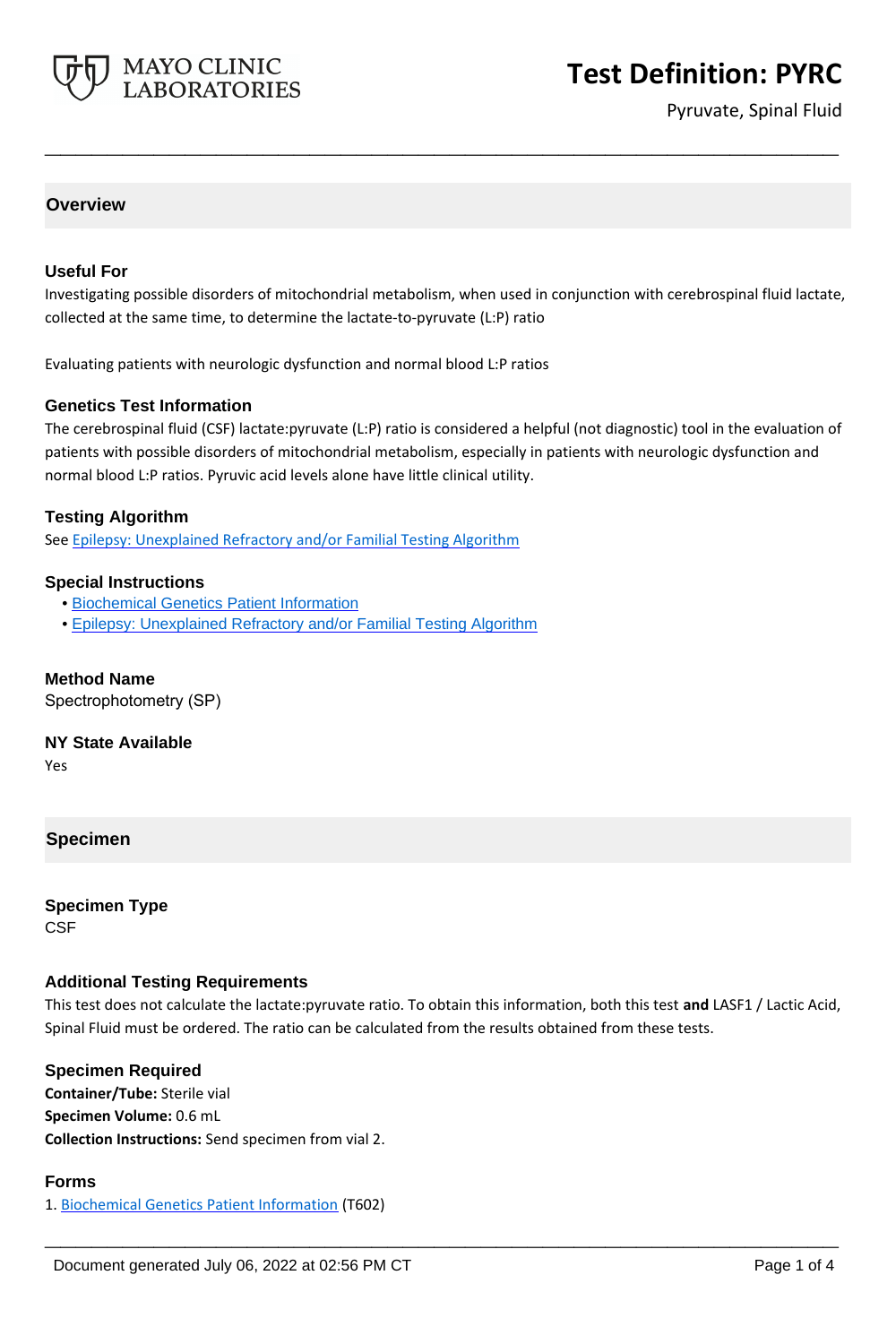

2. If not ordering electronically, complete, print, and send a [Biochemical Genetics Test Request](https://www.mayocliniclabs.com/it-mmfiles/iem-request-form.pdf) (T798) with the specimen.

**\_\_\_\_\_\_\_\_\_\_\_\_\_\_\_\_\_\_\_\_\_\_\_\_\_\_\_\_\_\_\_\_\_\_\_\_\_\_\_\_\_\_\_\_\_\_\_\_\_\_\_**

#### **Specimen Minimum Volume**

0.3 mL

#### **Reject Due To**

| Reject<br>Gross<br>_ross hemolysis_ |
|-------------------------------------|
|-------------------------------------|

#### **Specimen Stability Information**

| <b>Specimen Type</b> | <b>Temperature</b> | <b>Time</b> | <b>Special Container</b> |
|----------------------|--------------------|-------------|--------------------------|
| <b>CSF</b>           | Frozen (preferred) | 7 days      |                          |
|                      | Ambient            | 7 days      |                          |
|                      | Refrigerated       | 7 days      |                          |

### **Clinical & Interpretive**

#### **Clinical Information**

Pyruvic acid, an intermediate metabolite, plays an important role in linking carbohydrate and amino acid metabolism to the tricarboxylic acid cycle, the fatty acid beta-oxidation pathway, and the mitochondrial respiratory chain complex. Though pyruvate is not diagnostic in itself, analysis with lactate has diagnostic value as many inborn errors of metabolism present with laboratory findings that include lactic acidosis and/or a high lactate:pyruvate (L:P) ratio.

The L:P ratio is elevated in several, but not all, mitochondrial respiratory chain disorders. Mitochondrial disorders vary widely in presentation and age of onset. Many mitochondrial disorders have neurologic and myopathic features and may involve multiple organ systems. Determination of lactate, pyruvate, and the L:P ratio in cerebrospinal fluid is helpful in directing attention toward a possible mitochondrial disorder in cases with predominantly neurologic dysfunction and normal blood lactate levels.

A low L:P ratio is observed in inherited disorders of pyruvate metabolism including pyruvate dehydrogenase complex (PDHC) deficiency. Clinical presentation of PDHC deficiency can range from fatal congenital lactic acidosis to relatively mild ataxia or neuropathy. The most common features in infants and children with PDHC deficiency are delayed development and hypotonia. Seizures and ataxia are also frequent features. Other manifestations can include congenital brain malformations, degenerative changes including Leigh disease, and facial dysmorphism.

#### **Reference Values**

0.06-0.19 mmol/L

#### **Interpretation**

An elevated lactate-to-pyruvate (L:P) ratio may indicate inherited disorders of the respiratory chain complex, tricarboxylic acid cycle disorders and pyruvate carboxylase deficiency. Respiratory chain defects usually result in L:P ratios above 20.

**\_\_\_\_\_\_\_\_\_\_\_\_\_\_\_\_\_\_\_\_\_\_\_\_\_\_\_\_\_\_\_\_\_\_\_\_\_\_\_\_\_\_\_\_\_\_\_\_\_\_\_**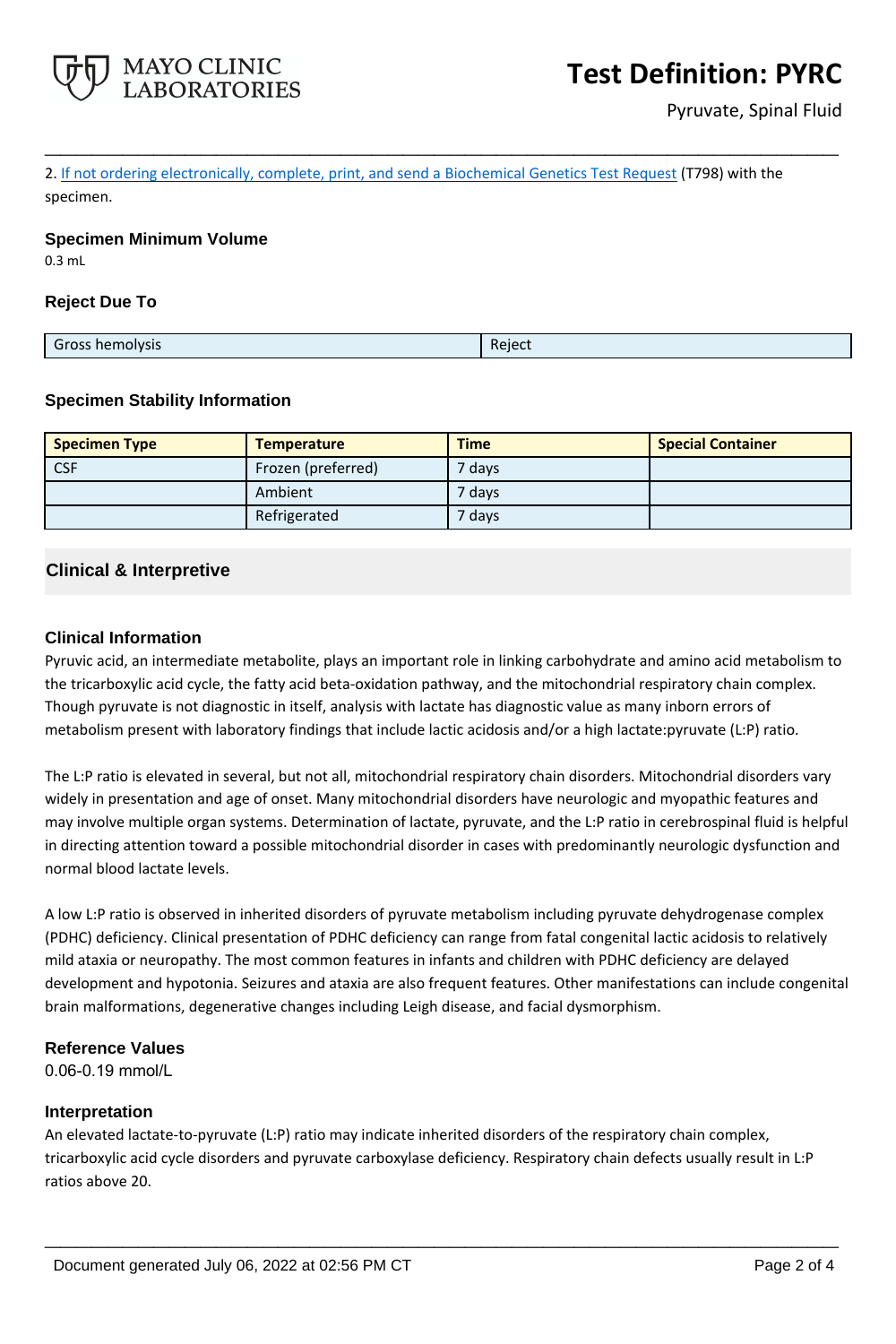

# **Test Definition: PYRC**

A low L:P ratio (disproportionately elevated pyruvic acid) may indicate an inherited disorder of pyruvate metabolism. Defects of the pyruvate dehydrogenase complex result in L:P ratios below 10.

**\_\_\_\_\_\_\_\_\_\_\_\_\_\_\_\_\_\_\_\_\_\_\_\_\_\_\_\_\_\_\_\_\_\_\_\_\_\_\_\_\_\_\_\_\_\_\_\_\_\_\_**

The L:P ratio is characteristically normal in other patients. An artifactually high ratio can be found in acutely ill patients.

#### **Cautions**

Correct specimen collection and handling is crucial to achieve reliable results.

Pyruvic acid levels alone have little clinical utility. Abnormal concentrations of pyruvic acid and lactate-to-pyruvate (L:P) ratios are not diagnostic for a particular disorder but must be interpreted in the context of the patient's clinical presentation and other laboratory studies.

For the L:P ratio, both analytes should be determined using the same specimen.

When comparing blood and cerebrospinal fluid (CSF) L:P ratios, blood and CSF specimens should be collected at the same time.

#### **Clinical Reference**

1. Munnich A, Rotig A, Cormier-Daire V, Rustin P: Clinical presentation of Respiratory Chain Deficiency. In: Valle DL, Antonarakis S, Ballabio A, Beaudet AL, Mitchell GA, eds. The Online Metabolic and Molecular Bases of Inherited Disease. McGraw-Hill; 2019. Accessed November 30, 2021. Available at

http://ommbid.mhmedical.com/content.aspx?bookid=2709&sectionid=225086827

2. Robinson BH: Lactic acidemia: Disorders of pyruvate carboxylase and pyruvate dehydrogenase. In: Valle DL,

Antonarakis S, Ballabio A, Beaudet AL, Mitchell GA, eds. The Online Metabolic and Molecular Bases of Inherited Disease. McGraw-Hill; 2019. Accessed November 30, 2021. Available at

http://ommbid.mhmedical.com/content.aspx?bookid=2709&sectionid=225087140

3. Shoffner JM: Oxidative phosphorylation diseases. In: Valle DL, Antonarakis S, Ballabio A, Beaudet AL, Mitchell GA, eds. Online Metabolic and Molecular Bases of Inherited Disease. McGraw-Hill. Accessed November 30, 2021. Available at http://ommbid.mhmedical.com/content.aspx?bookid=2709&sectionid=225088339

4. Parikh S, Goldstein A, Koenig MK, et al: Diagnosis and management of mitochondrial disease: a consensus statement from the Mitochondrial Medicine Society. Genet Med. 2015;17(9):689-701. doi:10.1038/gim.2014.177

### **Performance**

#### **Method Description**

Pyruvate, in the presence of excess nicotinamide adenine dinucleotide, hydrogen ions, and lactic dehydrogenase, is reduced to lactate. The reaction is stoichiometric; the decrease in absorbance at 340 nm is directly proportional to the concentration of pyruvate.(Huckabee WE: Relationships of pyruvate and lactate during anaerobic metabolism. I. Effects of infusion of pyruvate or glucose and of hyperventilation. J Clin Invest. 1958;37:244-254; Benoist JF, Alberti C, Leclercq S, et al: Cerebrospinal fluid lactate and pyruvate concentrations and their ratio in children: age-related reference intervals. Clin Chem. 2003 Mar;49[3]:487-494; Cowan T, Pasquali M: Laboratory investigations of inborn errors of metabolism. In: Sarafoglou K, Hoffman GF, Roth KS, eds. Pediatric Endocrinology and Inborn Errors of Metabolism. 2nd ed. McGraw-Hill; 2017:1139-1158)

**\_\_\_\_\_\_\_\_\_\_\_\_\_\_\_\_\_\_\_\_\_\_\_\_\_\_\_\_\_\_\_\_\_\_\_\_\_\_\_\_\_\_\_\_\_\_\_\_\_\_\_**